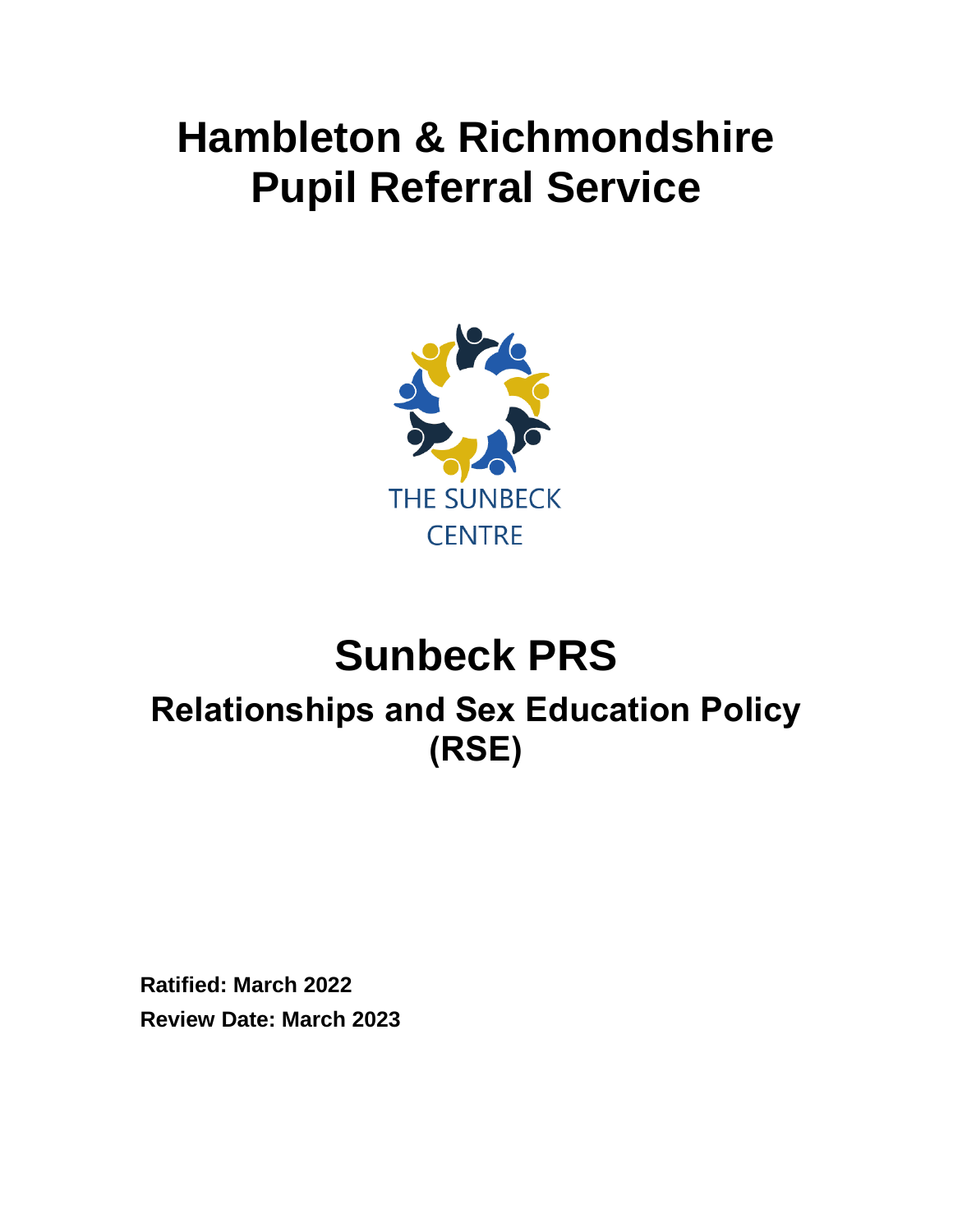#### **Introduction**

Under the Children and Social Work Act 2017, the government committed to making relationships education (primary) and RSE (secondary) statutory in all schools, including LA maintained schools, academies, free schools and independent schools. All secondary schools are required to have relationships and sex education in place and a relationships and sex education policy as of September 2020 for the start date for mandatory provision.

In writing this policy a number of key partners have been consulted, these include:

- RSE Curriculum Review
- Management Committee members

In the original policy, the pupil council and Parents were also part of the consultation.

**Documents that inform the school's RSE policy include:**

- Education Act (1996)
- Learning and Skills Act (2000)
- Education and Inspections Act (2006)
- Equality Act (2010),
- Supplementary Guidance RSE for the 21<sup>st</sup> century (2014)
- $\bullet$  Keeping children safe in education  $-$
- Statutory safeguarding guidance (2016)
- Children and Social Work Act (2017)

#### **Definitions**

RSE is lifelong learning about physical, sexual, moral and emotional development. It is about the understanding of the importance of healthy and loving relationships, respect, love and care, for family life.

It involves acquiring information, developing skills and forming positive beliefs, values and attitudes.

#### **Principles & Values**

At The Sunbeck Centre we strongly believe that RSE should:

• Be an integral part of the lifelong learning process, beginning in early childhood and continue into adult life.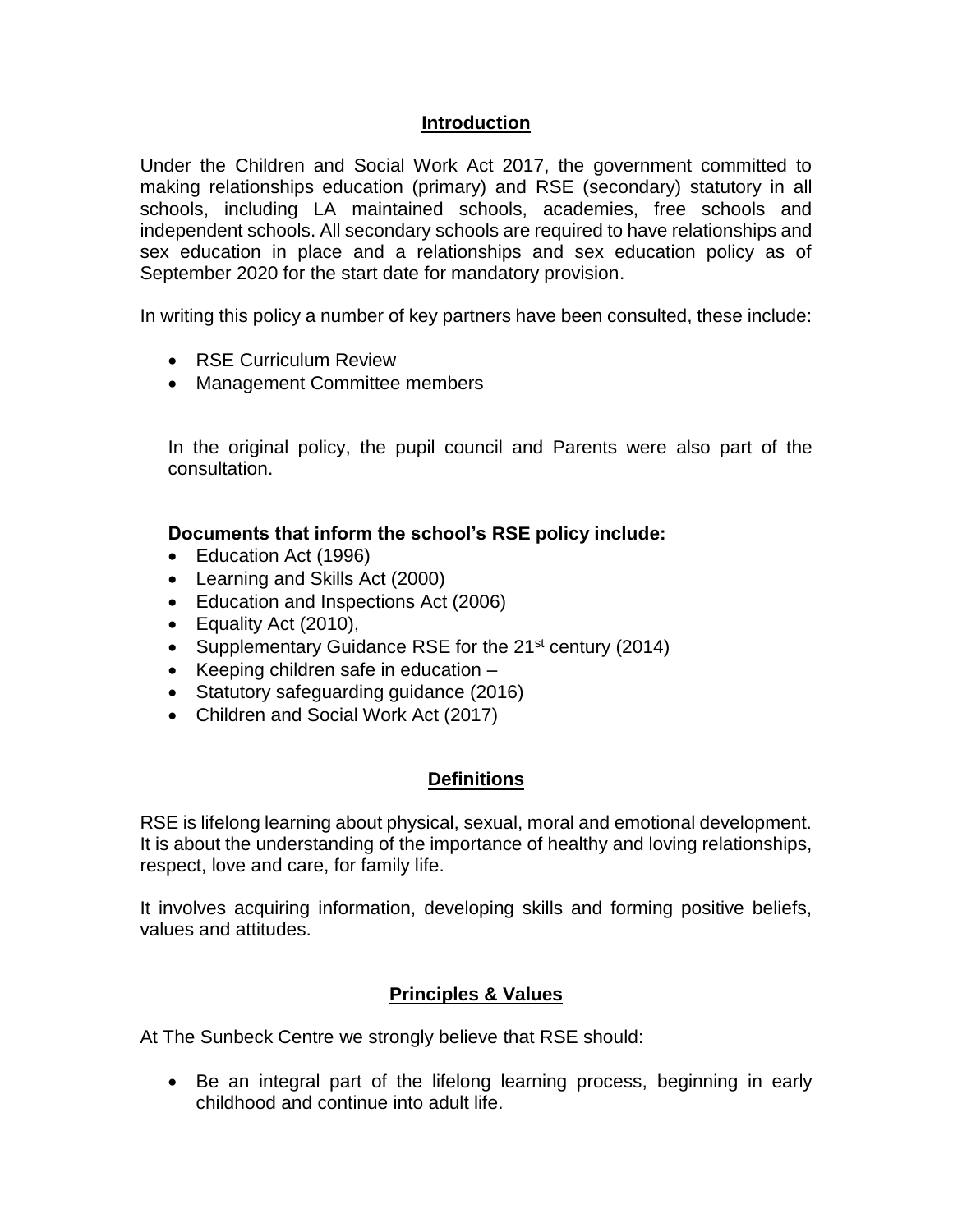- Be an entitlement for all young people.
- Encourage every student to contribute to our community.
- Support each individual as they grow and learn.
- Be set within this wider school context and supports family commitment and love, respect and affection, knowledge and openness. Family is a broad concept; not just one model, e.g. nuclear family. It includes a variety of types of family structure, and acceptance of different approaches.
- Encourage students and teachers to share and respect each other's views. We are aware of different approaches to sexual orientation, without promotion of any particular family structure. The important values are love, respect and care for each other.
- Generate an atmosphere where questions and discussion on sexual matters can take place without any stigma or embarrassment.
- Recognise that parents are the key people in teaching their children about sex, relationships and growing up. We aim to work in partnership with parents and students, consulting them about the content of programmes.
- Recognise that the wider community has much to offer and we aim to work in partnership with health professionals, social workers, peer educators and other mentors or advisers.
- To ensure RSE fosters gender equality and LGBT+ equality
- Support each individual to form a clear understanding of what constitutes a healthy and unhealthy relationship.

#### **Attitudes and Values**

- Learning the importance of values, individual conscience and moral choices;
- Learning the value of family life, stable and loving relationships, and marriage;
- Learning about the nurture of children;
- Learning the value of respect, love and care;
- Exploring, considering and understanding moral dilemmas;
- Developing critical thinking as part of decision-making
- Challenging myths, misconceptions and false assumptions about normal behaviour.
- Learning about cohesive and abusive relationships including relationships with peers.

#### **Personal and Social Skills**

- Learning to manage emotions and relationships confidently and sensitively; This is supported by our emotional literacy and Thrive programmes.
- Developing self-respect and empathy for others;
- Learning to make choices with an absence of prejudice;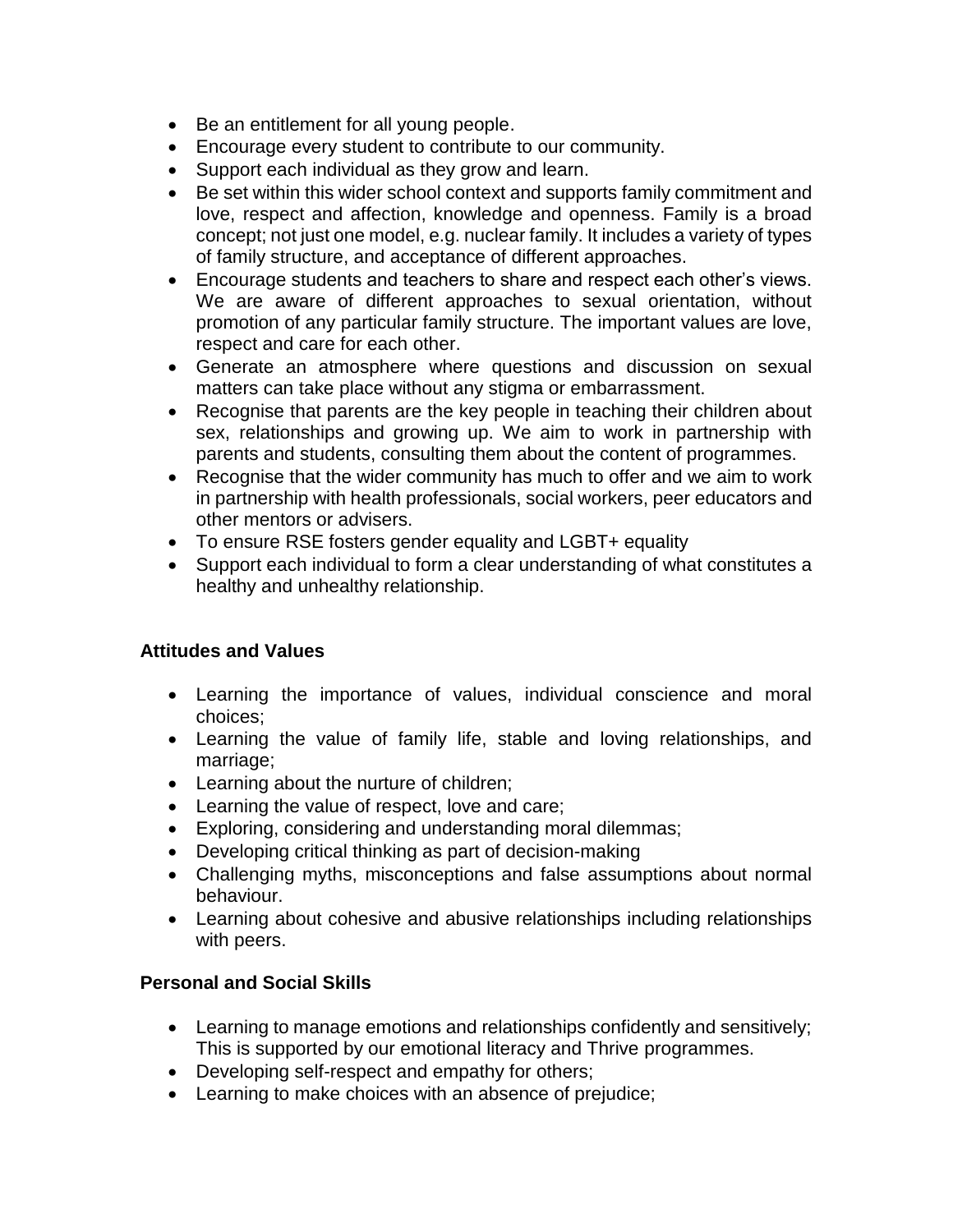- Developing an appreciation of the consequences of choices made;
- Managing conflict;
- Empower students with the skills to be able to avoid inappropriate pressures or advances (both as exploited or exploiter)
- Recognising personal strengths and how these affect the decisions students make.
- To gain an understanding of how the internet, social media and other digital platforms can influence and affect our choices

#### **Knowledge and Understanding**

- Learning and understanding physical development at appropriate stages;
- Understanding human sexuality, reproduction, sexual health, emotions and relationships; This is supported by our science curriculum.
- Learning about contraception and the range of local and national sexual health advice, contraception and support services;
- Learning the reasons for delaying sexual activity, and the benefits to be gained from such delay;
- The avoidance of unplanned pregnancy

#### **Aims**

The aim of RSE is to provide balanced factual information about human reproduction, together with consideration of the broader emotional, ethical, religious, and moral dimensions of sexual health. Our RSE programme aims to prepare students for an adult life in which they can:

- Develop positive values and a moral framework that will guide their decisions, judgements and behaviour; have the confidence and self esteem to value themselves and others and respect for individual conscience and the skills to judge what kind of relationship they want.
- Understand the consequences of their actions and behave responsibly within sexual and pastoral relationships.
- Avoid being exploited or exploiting others or being pressured into unwanted or unprotected sex.
- Communicate effectively by developing appropriate terminology for sex and relationship issues.
- Develop awareness of their sexuality and understand human sexuality; challenge sexism and prejudice, and promote equality and diversity
- Understand the arguments for delaying sexual activity.
- Understand the reasons for having protected sex.
- Have sufficient information and skills to protect themselves and, where they have one, their partner from uninvited/unwanted conceptions and sexually transmitted infections including HIV. Be aware of sources of help and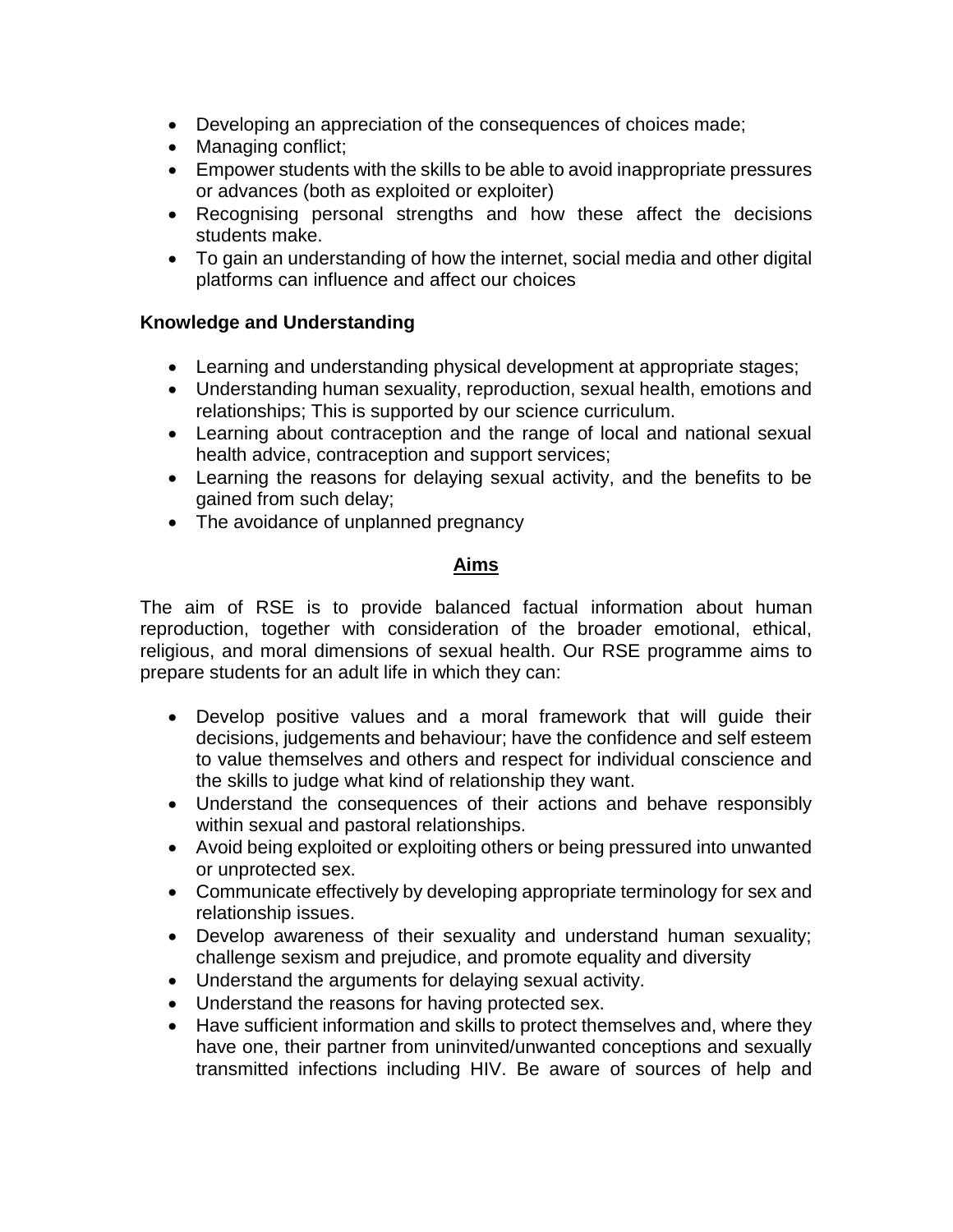acquire the skills and confidence to access confidential health advice, support and treatment if necessary

- Know how the law applies to sexual relationships
- To recognise when relationships (including family relationships) are unhealthy or abusive (including the unacceptability of neglect, emotional, sexual and physical abuse and violence including honour-based violence and forced marriage) and strategies to manage this or access support for themselves or others at risk;
- To recognise risks, harmful content and contact, and how and when to report issues to keep them safe online;

#### **RSE Curriculum.**

The curriculum is designed around the statutory guidelines set out by the DFE. With each year group having at least one lesson per week, it is important to develop the curriculum so that it becomes a comprehensive scheme incorporating all aspects of developing positive relationships, assertive and passive behaviour and how to develop a foundation for future sex and relationships that our young people may enter into.

The curriculum has been designed to incorporate all aspects of the Sex and Relationships Guidance set out by the DfEE July 2000 and the Supplementary Guidance RSE for the 21st century (2014) and extensive use of the non-statutory framework for PSHE is made in planning the curriculum.

The fundamental belief is that young people should be prepared for an adult life where they can make choices about having relationships and keeping themselves safe. The approach and curriculum is also written to provide a safety net to young people who are currently involved in inappropriate relationships or are in a position of being subject to abuse.

#### **Safeguarding and Confidentiality.**

This policy acknowledges the guidance of Keeping children safe in education – statutory safeguarding guidance (2021).

Personal references and comments are to be avoided.

All young people have the right to leave the room if the content of the lesson is raising issues for them. These issues will be picked up by appropriate staff, this includes disclosures.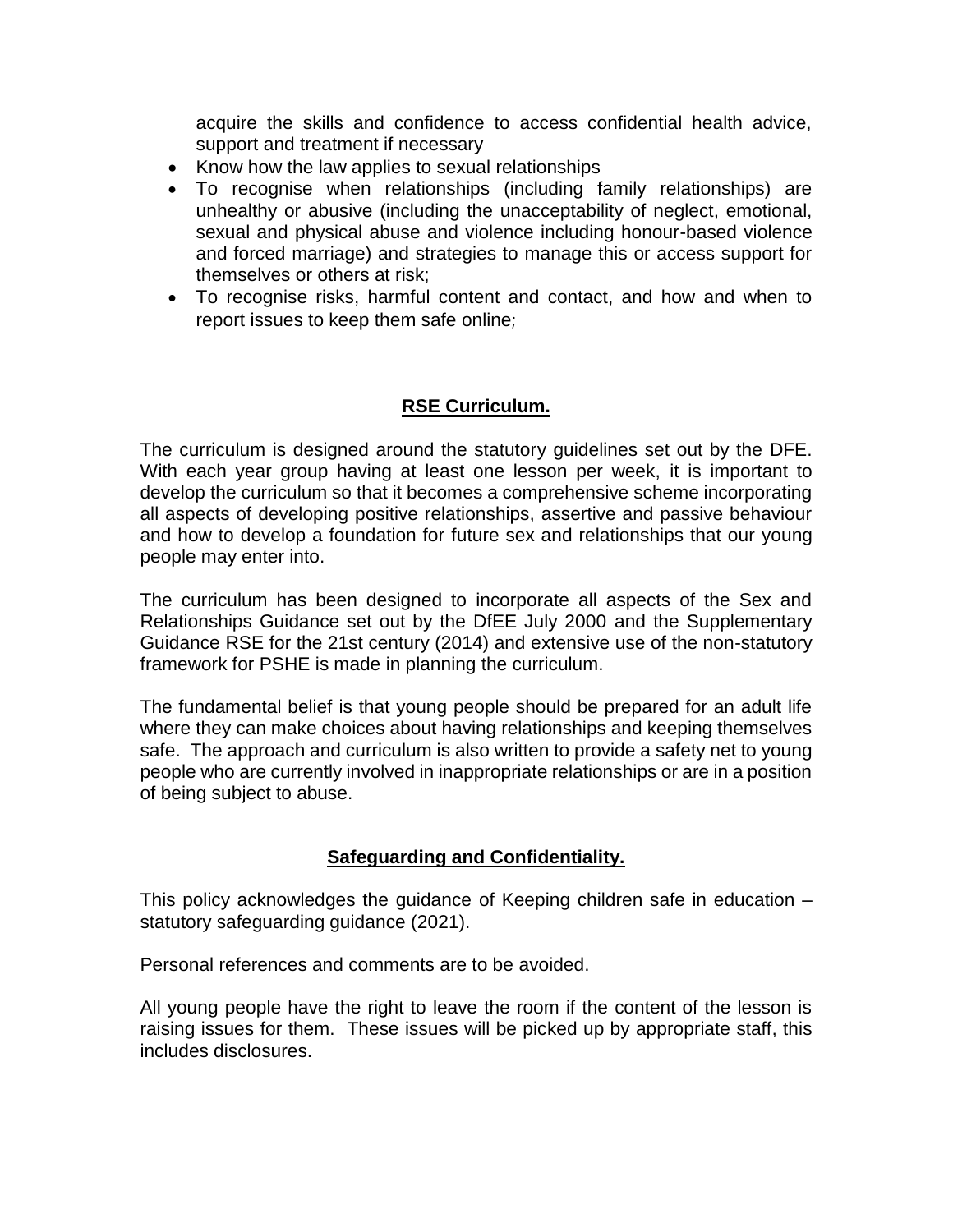The Headteacher should highlight, to the teaching staff of PSE, any Safeguarding issues surrounding the young people so that the lessons and content can be kept safe for them.

- Appropriate language must be used with regards to body parts, sexual relationships, ethnic minorities, genders, contraception.
- Confidentiality is explained clearly to the young people so that they understand the boundaries that they are working within and keep themselves safe.
- All lessons are taught from a perspective which considers the fact that many of our young people are 'Looked After'.
- Ground rules are negotiated with the group before embarking on lessons of a sensitive nature, so that both the staff and pupils can work together in a supportive atmosphere in which all members can speak with confidence and without fear of embarrassment, anxiety or breach of confidentiality;
- Dealing with questions when unexpected questions or comments are made staff should use professional judgement. In the case where a question is too explicit, feels too old for a pupil, is inappropriate for the whole class, or raises concerns about sexual abuse, the teacher should acknowledge it and promise to attend to it later on an individual basis. In this way, the pupil will feel they have been treated with respect, but the rest of the class will not have to listen to personal experience or inappropriate information. To maintain trust and respect the teacher must remember to talk with the pupil later; and if a teacher is concerned that a pupil is at risk of sexual abuse, they should follow the school's child protection procedures.
- For those pupils who may not want to ask a question directly in the lesson "phone a friend" cards are available to write down their question and leave it with the teacher at the end of the lesson. This will be followed up by the teacher later. If a teacher doesn't know the answer to a question, it is important to acknowledge this, and to suggest that the pupil or teacher or both together research the question later.

#### **Teaching and teaching resources.**

Teaching is done in a way so that all young people can engage with the lessons despite their varying abilities and backgrounds. The ethos is one of inclusive and open practice. There is an atmosphere where young people are appropriate and feel free to raise questions that are concerning them.

All teaching is supported through use of interactive resources, online resources, the PSHE association, North Yorkshire Health and wellbeing advisor and other outside agencies.

It is an ethos of the school that all agencies used are appropriate for the young people and both parties know exactly what to expect before the work takes place.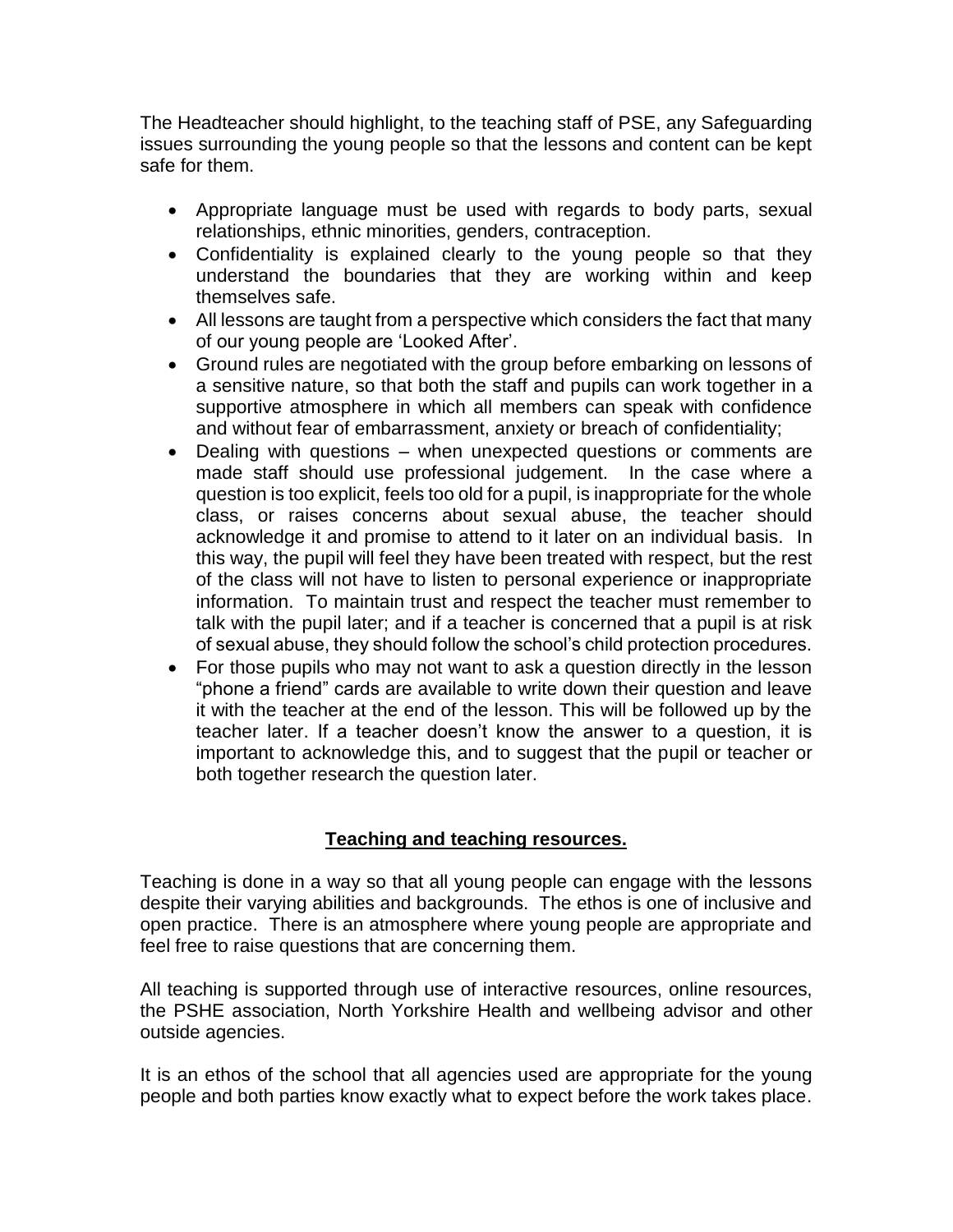All work is reviewed thoroughly after each session and at the end of the course. The learning outcomes established should support the work that has already been done and lead into work that will be done.

It is hoped that young people gain a well rounded perspective on RSE and its impact upon their lives both positive and negative.

#### **Inclusion**

#### **Ethnic and Cultural Groups**

We intend our policy to be sensitive to the needs of different ethnic groups. For some young people it is not culturally appropriate for them to be taught particular items in mixed groups. We will respond to parental requests and concerns.

#### **Students with Special Needs**

We will ensure that all young people receive sex and relationship education, and we will offer provision appropriate to the particular needs of all our students, taking specialist advice where necessary.

#### **Sexual Identity and Sexual Orientation**

We aim to deal sensitively and honesty with issues of sexual orientation, answer appropriate questions and offer support. Young people, whatever their developing sexuality need to feel that sex and relationship education is relevant to them.

#### **Right of Withdrawal**

Parents and carers rights are respected and consent for. RSE is discussed within the Induction meeting that all students and their parents/carers attend before joining the school. Details relating to the content of PSHE is published on the school website.

Parents have the right to request that their child be withdrawn from some or all of sex education delivered as part of statutory RSE. Before granting any such request the parent should discuss their request with the Headteacher to ensure the curriculum is understood and clarify the purpose.

Parents are welcome to review any RSE resources the school uses.

There is no right to withdraw from the national curriculum.